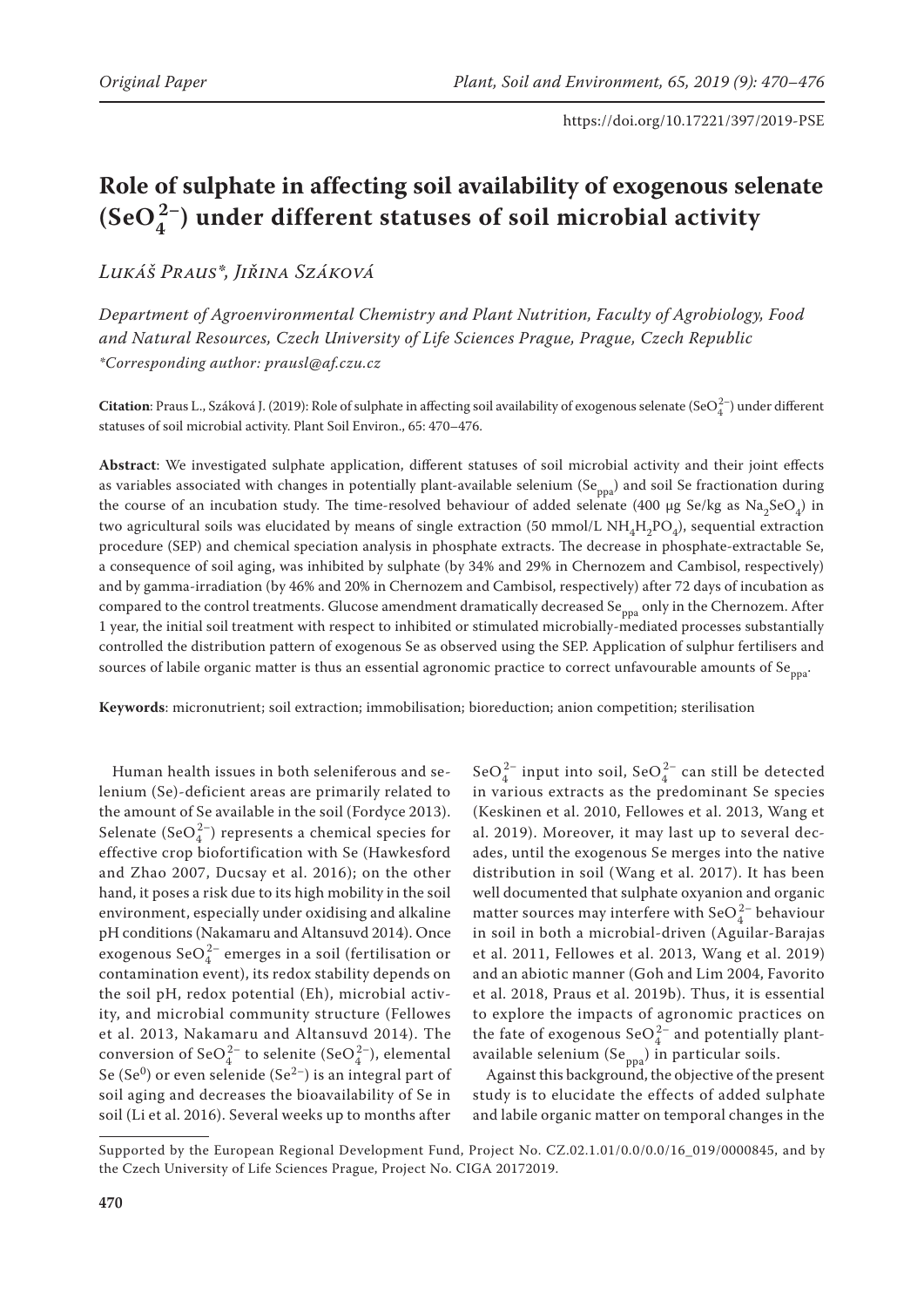availability of exogenous SeO $_4^{2-}$  in soil. We designed an incubation experiment on two arable soils to address the following hypotheses: (i) distinct statuses of soil microbial activity largely control the stabilisation of exogenous Se in soil aging processes; (ii) sulphate inhibits  $\text{SeO}_4^{2-}$  from entering unavailable Se reserves in soil; (iii) both labile organic matter and sulphate amendments significantly alter the Se chemical fractionation in soil.

### **MATERIAL AND METHODS**

**Soils and soil analysis**. Two arable soils, a Chernozem (silty loam) and a Cambisol (sandy loam), were collected from the topsoil (0–20 cm) at experimental stations in Prague-Suchdol and Humpolec, respectively, both in the Czech Republic. The soils were air-dried in an oven at 35°C and passed through a 2-mm sieve. Following the soil pretreatment, 6 kg of each soil were obtained for soil characterisation and the incubation experiment. Soil  $pH_{H2O}$  at a solid:liquid ratio of 1:5 (*w*/*w*) was 8.1 and 5.6 for Chernozem and Cambisol, respectively. The other chemical characteristics were as follows: Se*aqua regia* 347 and 219  $\mu$ g/kg; Fe $_{\text{ammonium}}$  oxalate  $1617$  and  $4461$  mg/kg; Al<sub>ammonium oxalate</sub> 1372 and 1814 mg/kg;  $C_{H2O}$  62 and 102 mg/kg;  $S_{H2O}$  15 and 22 mg/kg;  $P_{\text{Mehlich 3}}$  96 and 89 mg/kg, in Chernozem and Cambisol, respectively. The description of the methods employed and additional physicochemical properties of the soils can be found in Praus et al. (2019a, In Press).

**Incubation experiment**. The thoroughly homogenised soil samples were weighed into 18 polyethylene vessels (per soil type) in an amount equivalent to 150 g dry weight (DW). As indicated in Table 1, six of the vessels (per soil type) were exposed to 27 kGy of γ-irradiation (cobalt-60). Individual aqueous solutions of  $K_2SO_4$ ,  $KH_2PO_4$ ,  $(NH_4)_2SO_4$ , glucose and  $\text{Na}_2\text{SeO}_4$  were prepared and mixed in a manner that the spraying of these solutions provided the soil treatments described in Table 1. Soil moisture was set to 55% of water-holding capacity by the addition of high-purity water (HPW). Sealed vessels, in triplicate per treatment, were incubated at  $23 \pm$ 2°C under light/dark (8 h/16 h) cycles for 10 weeks. To maintain aerobic or semi-aerobic conditions, gas exchange between the vessel interior and the ambient atmosphere was allowed once a week. Irradiated treatments were strictly manipulated in a laminar flow box using a flame-sterilised stainless-steel spoon. After 1.5, 8.5, 24 and 72 days of incubation,  $\sim$  15 g of

moist soil were withdrawn from each vessel for the determination of the parameters of interest.

**Soil analysis over a 10-week incubation period**. Four grams of each treatment were weighed into a 50 mL polypropylene centrifuge tube and shaken with 24 mL of 50 mmol/L NH<sub>4</sub>H<sub>2</sub>PO<sub>4</sub> (without pH adjustment) on a reciprocating shaker (200 rpm) for 2 h. The soil suspensions were then centrifuged (7000  $\times$  g) for 10 min and filtered (KA-5 paper; particle capture of ≥ 3 μm, Papírna Perštejn, Perštejn, Czech Republic). The selenium concentration in 5-fold diluted (HPW) filtrates was measured using inductively-coupled plasma mass spectrometry (ICPMS; Agilent 7700x, Agilent Technologies Inc., Santa Clara, USA), operated in helium mode. Quality control for the determination of Se was performed by analysing a standard reference material (SRM 1640a, Trace Elements in Natural Water, NIST). Selected 50 mmol/L phosphate extracts sampled during the  $1<sup>st</sup>$  and the  $4<sup>th</sup>$ campaign were subjected to inorganic Se speciation analysis conducted on the same day as the extraction. First, an aliquot of the extract was filtered (0.20 μm, NYLON) and 2.5-fold diluted (HPW); 1 mL of the filtrate was pipetted into a 1.5-mL glass vial for Se speciation analysis. The concentration of total Se in the remaining filtrate was measured by ICPMS. Anion exchange high-performance liquid chromatography (AE-HPLC), coupled to ICPMS via a PEEK capillary tubing, was used for Se speciation. Standard solutions of 0.5, 2, 5, 20, 50 and 100 μg/L Se of both selenate  $(Se^{VI})$  and selenite  $(Se^{IV})$  were prepared by dissolution and dilution of  $\text{Na}_2\text{SeO}_4$  (Sigma-Aldrich, Steinheim, Germany) and Na<sub>2</sub>SeO<sub>3</sub> (Fluka, Neu-Ulm, Germany) with HPW. The chromatography system (Agilent 1260, Agilent Technologies Inc., Santa Clara, USA) was equipped with an analytical

Table 1. Supply of elements to individual treatments of the incubation experiment

| Treatment                   | Se           |         | P  | C   | N  |
|-----------------------------|--------------|---------|----|-----|----|
| $(n = 3)$                   | $(\mu g/kg)$ | (mg/kg) |    |     |    |
| Control                     | 400          |         |    |     |    |
| $S_{100}$                   | 400          | 100     |    |     |    |
| $S_{50}P_{50}$              | 400          | 50      | 50 |     |    |
| $S_{50}P_{50}C_{440}N_{44}$ | 400          | 50      | 50 | 440 | 44 |
| γ-control                   | 400          |         |    |     |    |
| $Y-S_{100}$                 | 400          | 100     |    |     |    |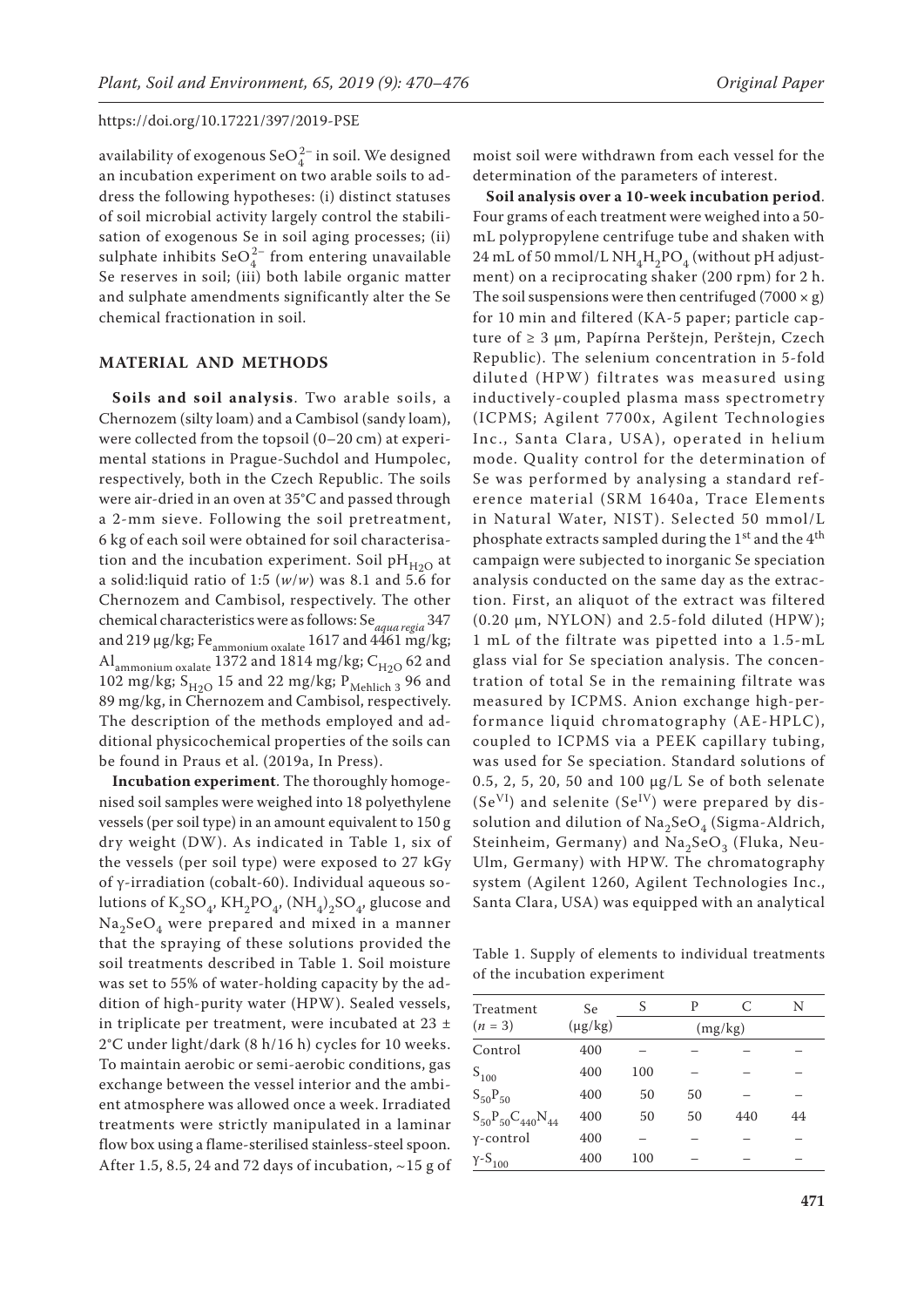column Hamilton PRP-X100 (150 mm  $\times$  4.6 mm, 10 µm; Hamilton Company, Reno, USA), which was isocratically eluted (1.00 mL/min) by an aqueous mobile phase (pH 8.5) containing 25 mmol/L  $(NH<sub>4</sub>)$ <sub>2</sub>HPO<sub>4</sub> (Supriatin et al. 2015). The sample injection volume was 100 µL, and the column was heated to 30°C. Soil pH $_{H2O}$  and DW were monitored throughout the incubation period.

**Fractionation of soil Se using sequential extraction**. After the last sampling in week 10, five soil treatments in triplicate (per soil type) were allowed to age for another 52 weeks. In addition to the treatment described above, the soils were moistened twice to avoid dryness. We used a slightly modified sequential extraction procedure (SEP) proposed by Wright et al. (2003) and tested by Keskinen et al. (2009) to estimate soil biogeochemical fractions with which exogenous Se was associated at the end of the incubation. Soil aliquots  $(\sim 2.5 \text{ g})$  were successively extracted with 10 mL of the following solutions: (i) 100 mmol/L KCl for 1 h (soluble Se); (ii) 100 mmol/L  $(NH_4)_2$ HPO<sub>4</sub> at pH 8.0 for 2 h (adsorbed Se); (iii) 100 mmol/L NaOH for 3 h (organically associated Se); (iv) 100 mmol/L Na2SO3 at pH 7 for 4 h (elemental Se); (v) *aqua regia* at 180°C for 18 min (residual Se). During the first four steps, the suspensions were shaken on a tube rotator (30 rpm,  $23 \pm 2^{\circ}$ C) and subsequently centrifuged (2680  $\times$  g for 10 min) and filtered (KA-5 paper). Soil samples were rinsed with 10 mL of 100 mmol/L KCl between individual steps, and the rinse was added to the extract of the preceding step. Oven-dried (35°C) reweighed soil residues arising from step four were exposed to *aqua regia* microwave-assisted digestion (Discover SP-D, CEM Corp., Matthews, USA). All supernatants were diluted up to 20-fold (HPW) and analysed for Se by ICPMS. Native (non-incubated) soils were also subjected to the same SEP for comparison.

**Statistical analysis**. The statistical significance of differences between Se<sub>ppa</sub> determined in a given treatment at t<sub>1.5d</sub> and the referential Se<sub>ppa</sub> estimated for  $t_0$  in a given soil was tested using a one-sample *t*-test. The statistical significance of differences in Se ppa (i) among soil treatments at a given sampling time and (ii) among soils of a given treatment sampled at  $t_{1.5}-t_{72d}$  were evaluated by a one-way analysis of variance (ANOVA), followed by Holm-Sidak's multiple comparison post-hoc test. The *P*-values < 0.05 were considered significant. All statistical analyses were executed using SigmaPlot 11.0 (Systat Software, Inc., San Jose, USA).

# **RESULTS AND DISCUSSION**

Soil extraction using phosphate anions is useful in monitoring changes in the potentially plant-available selenium reserves (Keskinen et al. 2010). The estimated Se<sub>ppa</sub> immediately after SeO $_4^{2-}$  input into both experimental soils (at time  $t_0$ ) is depicted by horizontal dashed lines in Figure 1 (the sum of  $Se_{KCl}$  and Se<sub>PO4</sub> from native soils (Table 2), plus the addition of 400 µg/kg Se in the form of SeO $_4^{2-}$ ). In both soils, Se<sub>ppa</sub> recovered at  $t_{1.5d}$  did not significantly differ from the estimated Se<sub>ppa</sub> at t<sub>0</sub>. In general, Se<sub>ppa</sub> decreased progressively with incubation time, regardless of soil type and treatment (Figure 1). The reduction in  $Se_{ppa}$  in acidic Cambisol became significant in a shorter time as compared to Chernozem. Interestingly, comparing only the percentage of decline in  $Se_{ppa}$  between  $t_0$  and  $t_{72d}$  in both soils brought unexpectedly consistent results; the declines were 30–31% for control treatments, 20–21% for  $S_{100}$  and 26% for  $S_{50}P_{50}$ . When the same comparison was performed for treatments where microbial activity had been induced/suppressed, the declines for Chernozem and Cambisol were different (77% and 38% for  $S_{50}P_{50}C_{440}N_{44}$ , 17% and 24% for the γ-control, respectively). Sulphate addition to γ-irradiated soils smoothed out the differences in Se ppa between both soils. The results of the one-way ANOVA executed on extraction data collected from individual soil treatments at the same sampling time are not shown because the differences among treatments were predominantly insignificant. Nevertheless, there were some noteworthy relationships between soil treatment and  $Se_{ppa}$ . Firstly, sulphate addition  $(S_{100})$  suppressed the conversion of exogenous Se to an unavailable soil reserve in both soils (Figure 1), namely by up to 48 µg Se/kg in Cambisol ( $t_{24d}$ ) and up to 45 µg Se/kg in Chernozem  $(t_{72d})$  as compared to the corresponding control treatments. Combined amendment  $(S_{50}P_{50})$  followed the effect of sulphate  $(S_{100})$ , but at a lower intensity. Easily available sources of C and N  $(S_{50}P_{50}C_{440}N_{44})$ to soil microorganisms decreased Se<sub>ppa</sub> dramatically only in the Chernozem, as early as at  $t_{8.5d}$ . On the contrary, γ-rays (γ-control) decreased irreversible Se immobilisation by up to 62 µg Se/kg in Chernozem  $(t_{72d})$  and by up to 38 µg Se/kg in Cambisol  $(t_{24d})$ as compared to non-irradiated controls. The addition of sulphate to γ-irradiated soil (γ-S<sub>100</sub>) did not intensify the effect of γ-rays. Table 3 depicts the proportional distribution of SeO $_4^{2-}$  and SeO $_3^{2-}$  in 50 mmol/L NH<sub>4</sub>H<sub>2</sub>PO<sub>4</sub> soil extracts from the incuba-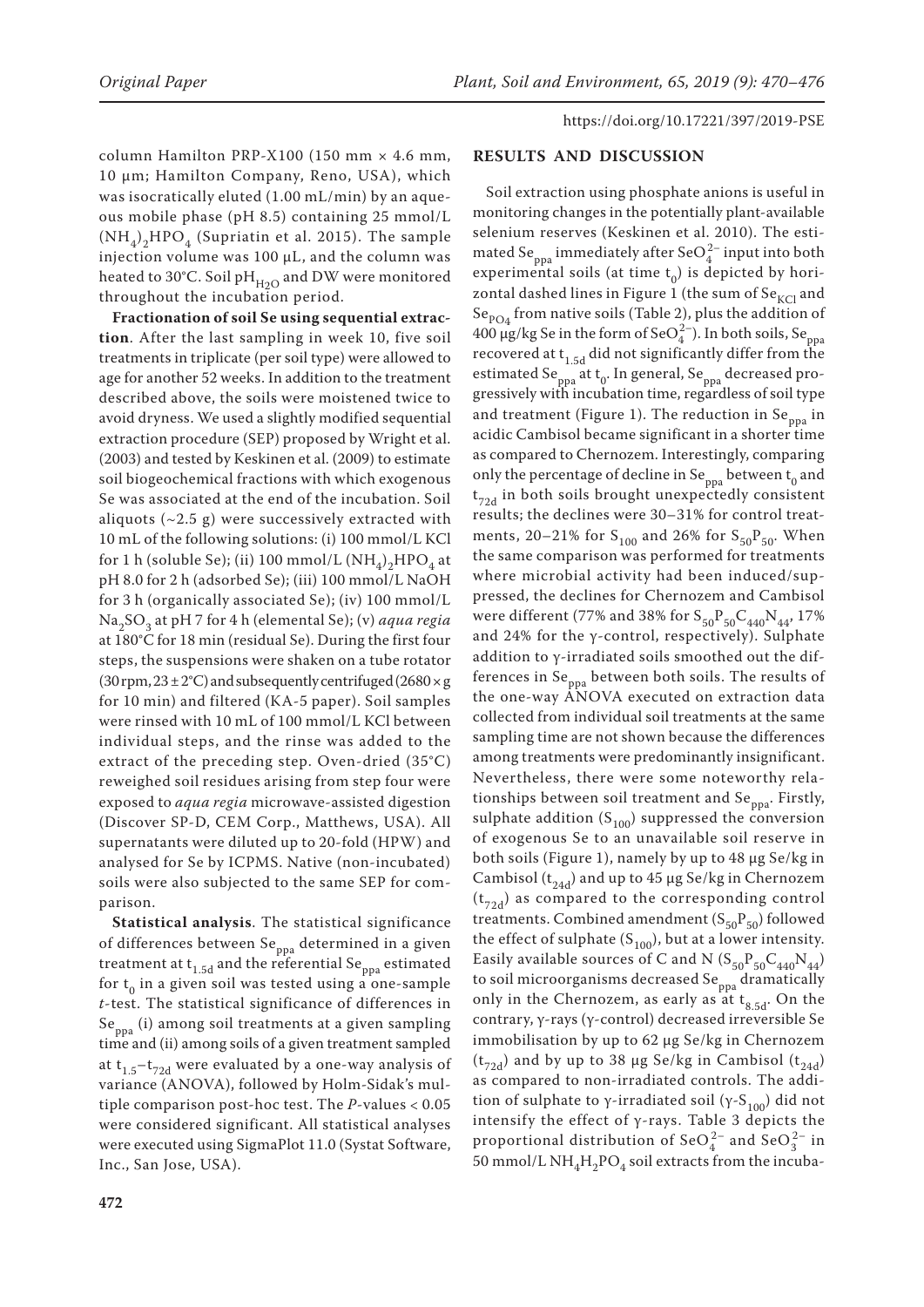

Figure 1. Selenium (Se) extractable with 50 mmol/L (NH $_4)_2$ HPO $_4$  from individual soil treatments at four different sampling times. Different letters indicate significant differences among Se extractabilities determined in a given soil and a given treatment at different sampling times. Vertical dashed lines represent an estimation of phosphate-extractable Se at  $t_0$ . DW – dry weight

tion experiment. The amounts of  $Se<sup>(VI)</sup>$  and  $Se<sup>(IV)</sup>$  extracted at t<sub>1.5d</sub>, regardless of the soil treatment ( $n = 4$ ), were 390  $\pm$  11 µg/kg and 7  $\pm$  0 µg/kg in Cambisol

and  $374 \pm 15$  µg/kg and  $9 \pm 2$  µg/kg in Chernozem, respectively. These results imply a short-term stability of  $\text{SeO}_4^{2-}$  in both soils and an acceptable procedural

| Treatment                   | KCl-<br>extractable | $(NH_4)$ <sub>2</sub> HPO <sub>4</sub> -<br>extractable | NaOH-<br>extractable | $Na2SO3$ -<br>extractable | Aqua regia-<br>extractable |  |  |  |
|-----------------------------|---------------------|---------------------------------------------------------|----------------------|---------------------------|----------------------------|--|--|--|
| $(n = 3)$                   |                     | $(\mu$ g/kg soil dry weight $\pm$ standard deviation)   |                      |                           |                            |  |  |  |
| Chernozem                   |                     |                                                         |                      |                           |                            |  |  |  |
| Control                     | $206 \pm 12$        | $68 \pm 4$                                              | $287 \pm 18$         | $16 \pm 3$                | $168 \pm 18$               |  |  |  |
| $S_{100}$                   | $271 \pm 22$        | $26 \pm 2$                                              | $216 \pm 15$         | $7 \pm 1$                 | $182 \pm 15$               |  |  |  |
| $S_{50}P_{50}C_{440}N_{44}$ | $20 \pm 10$         | $68 \pm 7$                                              | $289 \pm 14$         | $34 \pm 2$                | $172 \pm 21$               |  |  |  |
| $\gamma$ -control           | $333 \pm 28$        | $30 \pm 2$                                              | $206 \pm 21$         | $0 \pm 0$                 | $162 \pm 13$               |  |  |  |
| $Y-S_{100}$                 | $293 \pm 24$        | $30 \pm 3$                                              | $182 \pm 12$         | $0 \pm 0$                 | $166 \pm 4$                |  |  |  |
| Native soil                 | $11 \pm 1$          | $25 \pm 0$                                              | $157 \pm 1$          | $1 \pm 1$                 | $162 \pm 8$                |  |  |  |
| Cambisol                    |                     |                                                         |                      |                           |                            |  |  |  |
| Control                     | $163 \pm 19$        | $73 \pm 8$                                              | $174 \pm 10$         | $12 \pm 0$                | $203 \pm 12$               |  |  |  |
| $S_{100}$                   | $209 \pm 3$         | $63 \pm 2$                                              | $177 \pm 1$          | $10 \pm 1$                | $145 \pm 14$               |  |  |  |
| $S_{50}P_{50}C_{440}N_{44}$ | $134 \pm 16$        | $45 \pm 0$                                              | $195 \pm 17$         | $21 \pm 4$                | $193 \pm 25$               |  |  |  |
| $\gamma$ -control           | $293 \pm 14$        | $60 \pm 8$                                              | $168 \pm 3$          | $5 \pm 1$                 | $144 \pm 12$               |  |  |  |
| $Y-S_{100}$                 | $299 \pm 16$        | $34 \pm 5$                                              | $142 \pm 13$         | $9 \pm 1$                 | $130 \pm 4$                |  |  |  |
| Native soil                 | $5 \pm 1$           | $25 \pm 1$                                              | $137 \pm 3$          | $1 \pm 1$                 | $57 \pm 3$                 |  |  |  |

Table 2. Soil selenium (Se) fractions operationally defined by a sequential extraction procedure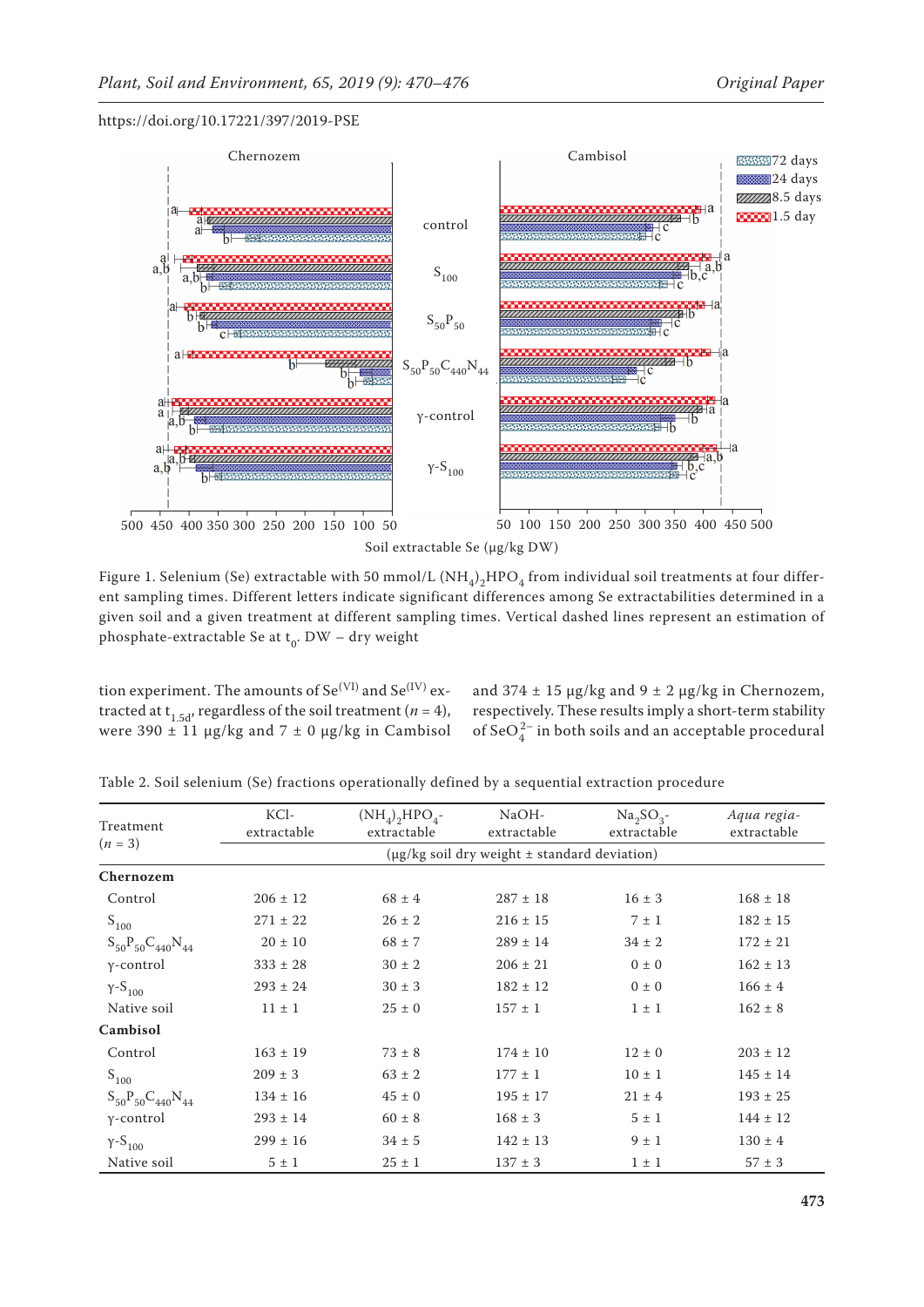|                     |                             | Incubation time | $Se^{(IV)}$ selenite                | $Se(VI)$ selenate | Unidentified/lost |  |
|---------------------|-----------------------------|-----------------|-------------------------------------|-------------------|-------------------|--|
| Treatment $(n = 3)$ |                             | (days)          | $(\mu g/kg \text{ soil DW} \pm SD)$ |                   |                   |  |
| Chernozem           | control                     | 1.5             | $8.4 \pm 0.5$                       | $369 \pm 18$      | 22                |  |
|                     |                             | 72              | $14.6 \pm 1.3$                      | $266 \pm 15$      | 21                |  |
|                     | $S_{50}P_{50}$              | 1.5             | $7.3 \pm 0.6$                       | $395 \pm 27$      | $\overline{4}$    |  |
|                     |                             | 72              | $10.1 \pm 0.5$                      | $277 \pm 28$      | 35                |  |
|                     | $S_{50}P_{50}C_{440}N_{44}$ | 1.5             | $8.9 \pm 0.9$                       | $363 \pm 17$      | 30                |  |
|                     |                             | 72              | $57.1 \pm 6.2$                      | $21 \pm 5$        | 21                |  |
|                     | $\gamma$ -control           | 1.5             | $11.7 \pm 0.2$                      | $368 \pm 29$      | 50                |  |
|                     |                             | 72              | $16.8 \pm 1.0$                      | $285 \pm 23$      | 62                |  |
| Cambisol            | control                     | 1.5             | $7.3 \pm 0.6$                       | $384 \pm 23$      | 3                 |  |
|                     |                             | 72              | $12.0 \pm 0.9$                      | $262 \pm 26$      | 27                |  |
|                     |                             | 1.5             | $7.6 \pm 1.0$                       | $388 \pm 14$      | 6                 |  |
|                     | $S_{50}P_{50}$              | 72              | $11.2 \pm 1.1$                      | $270 \pm 30$      | 35                |  |
|                     | $S_{50}P_{50}C_{440}N_{44}$ | 1.5             | $7.2 \pm 0.6$                       | $381 \pm 36$      | 24                |  |
|                     |                             | 72              | $10.2 \pm 2.0$                      | $193 \pm 21$      | 63                |  |
|                     | $\gamma$ -control           | 1.5             | $6.7 \pm 0.5$                       | $405 \pm 38$      | 8                 |  |
|                     |                             | 72              | $12.2 \pm 0.5$                      | $272 \pm 25$      | 43                |  |

| Table 3. Distribution of $Se^{(IV)}$ and $Se^{(VI)}$ anions in phosphate soil extracts |  |
|----------------------------------------------------------------------------------------|--|
|----------------------------------------------------------------------------------------|--|

recovery of SeO<sub>4</sub><sup>2</sup>. At t<sub>72d</sub>, a consistent decline in extractable Se<sup>(VI)</sup> down to 272  $\pm$  8  $\mu$ g/kg (six treatments) was recorded in both soils where microbial activity had not been stimulated. This consistency in the occurrence of the main Se species with such a low standard deviation corroborates the identical availability of Se in both soils at  $t_{72d}$ , as mentioned above. The proportion of  $Se^{(IV)}$  in soil extracts increased clearly between  $t_{1.5d}$  and  $t_{72d}$  (Table 3). The most contrasting changes in Se speciation during soil aging were noticed in the  $\text{S}_{50}\text{P}_{50}\text{C}_{440}\text{N}_{44}$  treatment, especially in the Chernozem, where Se<sup>(VI)</sup> decreased to 21  $\pm$  5 µg/kg and Se<sup>(IV)</sup> increased to 57  $\pm$  6 µg/kg. The differences observed in the time-dependent Se extraction pattern between γ-irradiated and nonirradiated control treatments (Figure 1) proved that soil microorganisms were involved in the immobilisation of SeO $_4^{2-}$  in both soils. Similarly, Garcia-Sanchez et al. (2014) have reported a substantial microbial contribution to the kinetically controlled sorption of SeO $_4^{2-}$  at non-sterile conditions as against autoclaved soil. Our γ-treated soils (27 kGy), by no means, could be considered free of surviving microorganisms. Blankinship et al. (2014) have decreased the count of colony-forming units (CFU) only from 107 to  $10^4$ /g per day after exposure of the soil to y-radiation (54 kGy). Thus, even in γ-irradiated soils, a biotic

mechanism of  $\text{SeO}_4^{2-}$  immobilisation should not be omitted. Praus et al. (2019b) have investigated a fast abiotic sorption of  $\text{SeO}_4^{2-}$  in both soils under investigation in the present study and found no or a weak retention of  $\text{SeO}_4^{2-}$  where the difference between the soils was, in most cases, insignificant. Although both soils substantially differed in pH and oxalate-extractable Fe and Al (Material and methods), we did not observe contrasting values of Se<sub>ppa</sub> acquired in their control treatments over 72 days of incubation (Figure 1). This finding might be explained by the extraction method used; phosphate may significantly release adsorbed Se oxyanions on soil particles (Keskinen et al. 2009). Thus, our Se<sub>ppa</sub> data are probably insensitive to adsorbed Se. Neither soil pH fluctuation in a particular treatment over the course of incubation ( $\leq 0.3$  pH unit, data not shown) or differences in pH among treatments at a given time  $(≤ 0.5$  pH unit) are likely to be important influential factors. According to Figure 1, sulphate  $(S<sub>100</sub>)$  interfered with slow irreversible abiotic retention and/or microbial immobilisation of Se during soil aging in both soils. The importance of the latter mechanism is emphasised by the fact that the Se<sub>ppa</sub> in *γ*-control resembles that in  $S_{100}$ , indicating that a drop in viable microorganisms (γ-rays) as well as sulphate-selenate competition for transport into mi-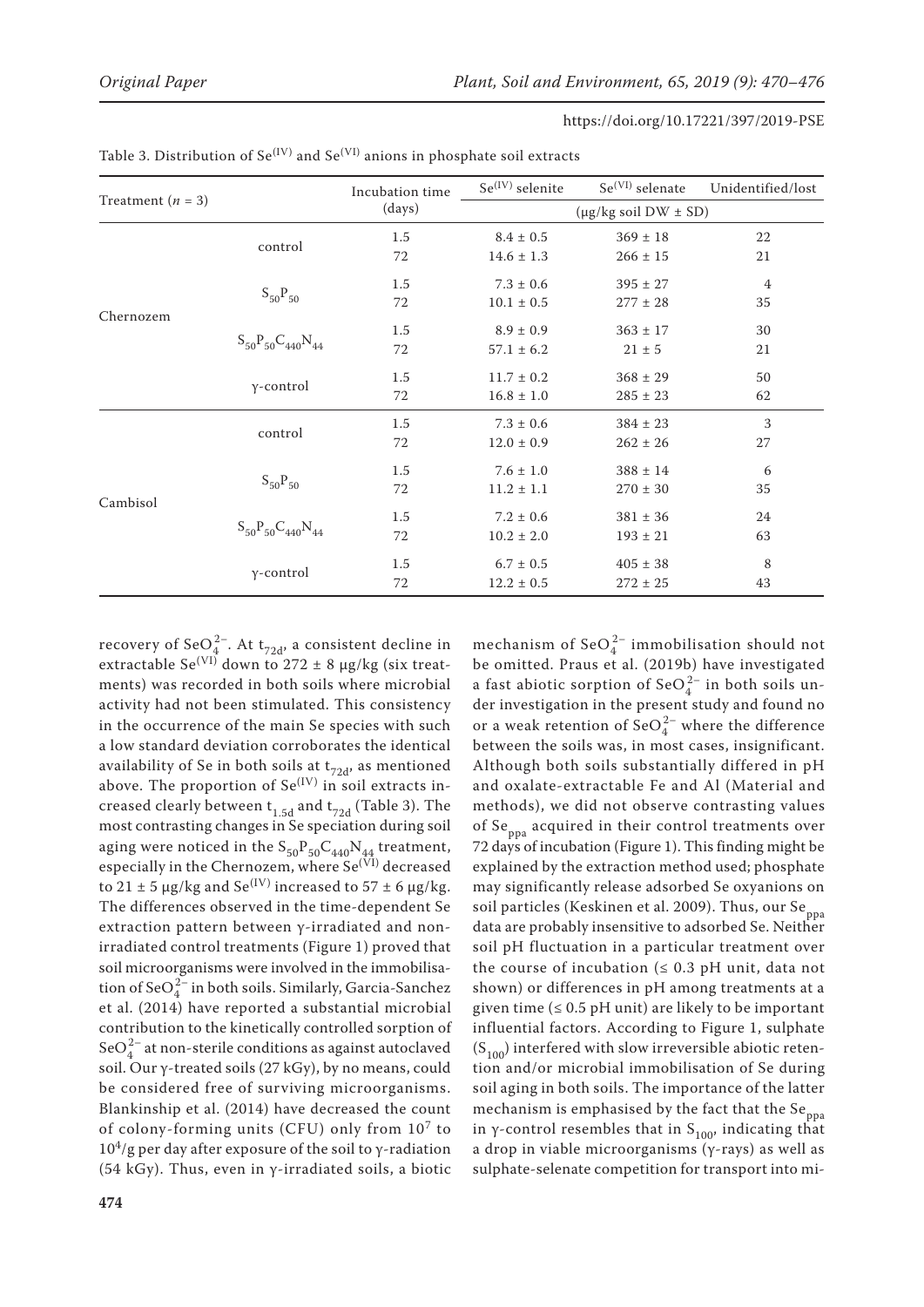crobial cells (Aguilar-Barajas et al. 2011) had the same consequence, preventing  $\text{SeO}_4^{2-}$  bioreduction. When assuming the enrichment of the phosphate extract in SeO $_3^{2-}$  at the expense of SeO $_4^{2-}$  in S<sub>50</sub>P<sub>50</sub>C<sub>440</sub>N<sub>44</sub> in Chernozem (Table 3), we hypothesised that the addition of glucose helped to overcome a lack of electron donors and, along with a favourable soil pH (approx. 8), induced the pronounced bioreduction of SeO $_4^{2-}$ , in which SeO $_3^{2-}$  appears as an intermediate product. Moreover, a supportive role of decreasing soil Eh after oxygen depletion at conditions of boosted microbial activity should be mentioned. Fellowes et al. (2013) have observed a microbial-driven reduction of exogenous  $\text{SeO}_4^{2-}$  in a microcosm experiment even at oxic conditions when employing seleniferous soil. Selenite and elemental  $\rm Se^0$  phase were intermediate and final products of the reduction, respectively.

The overall Se recovery of the SEP, calculated as the sum of Se extracted in five consecutive extraction steps (∑Se) from a particular treatment divided by its sub-total soil Se content increased by 400 μg/kg, was in the range of 78–100% for Chernozem and 95–108% for Cambisol. In Chernozem  $S_{50}P_{50}C_{440}N_{44}$ , the higher portion of Se unrecovered in the SEP may be attributed to Se biomethylation when the soil was amended with organic compounds (Zhang and Frankenberger 1999) at favourable pH conditions. Keskinen et al. (2010) have shown that chloride extraction represents a sensitive indicator of Se plant availability in soil. Consistently for both Se-fortified soils, the highest yields of Se<sub>KCl</sub> (nearly 50% of ∑Se) were achieved in γ-irradiated treatments, being notably higher than those in the regular controls and slightly higher than those in the  $S_{100}$  treatments (Table 2). The lowest Se<sub>KCl</sub> was acquired in  $S_{50}P_{50}C_{440}N_{44}$  (3% of ∑Se in Chernozem). Incorporation of phosphate extraction after  $Se_{\text{KCl}}$  determination allows to distinguish ligand-exchangeable Se (specifically adsorbed Se oxyanions, mainly  $\text{SeO}_3^{2-}$ ) from non-specifically adsorbed and soluble Se fractions. Several treatments, especially those of Cambisol, exceeded the Se $_{\text{PO}_4}$  determined in corresponding native soils, implying that specific adsorption is a relevant mechanism for Se immobilisation. Interestingly, sulphate addition significantly decreased Se $_{\text{PO4}}$  only in the Chernozem. We believe this observation stems from the pronounced reduction of  $Se<sup>(VI)</sup>$  to  $Se<sup>(IV)</sup>$  in acidic Cambisol within 1 year of incubation; consequently, sulphate does not effectively compete with  $\text{SeO}_3^{2-}$  for soil sorption sites (Goh and Lim 2004). Selenium extractable with a hydroxide solution traditionally

represents organically associated Se fractions in soil (Wright et al. 2003). We assume that  $\rm Se_{NaOH}$  can be used as an index of  $\text{Se}_{\text{anorg}} \to \text{Se}_{\text{org}}$  biotransformation in our study. From this point of view, the high values of  $\rm Se_{NaOH}$  determined especially in the Chernozem (control and  $S_{50}P_{50}C_{440}N_{44}$ ) indicate an extensive microbial-driven incorporation of exogenous Se into soil organic matter (SOM). Straightforwardly, sulphate amendment and γ-irradiation significantly decreased  $Se<sub>NaOH</sub>$  in the Chernozem as compared to the control (Table 2). The selenium fraction recovered with  $\text{Na}_2\text{SO}_3$  was low in all treatments and soils (max. 4–6% of ∑Se). We used the SEP refined by Wright et al. (2003), providing improved selectivity of sulphite towards elemental  $Se^{0}$ . The highest  $Se_{Na2SO3}$  were determined in  $S_{50}P_{50}C_{440}N_{44}$  treatments, which offer a direct link between boosted microbial activity and the reduction of exogenous Se to the  $Se^{0}$  phase. The most resistant fraction Se $_{aquad \, regia}$  may comprise recalcitrant Se $_{\text{org}}$  and metal selenides. In the Chernozem, no treatment exhibited an increase in Se*aqua regia* after 1 year of soil aging, whereas in the Cambisol, this Se fraction more than doubled in the control and  $\mathrm{S}_{50}\mathrm{P}_{50}\mathrm{C}_{440}\mathrm{N}_{44}$  treatments compared to un-selenised soil. A significant decrease in Se*aqua regia*, induced by sulphate and γ-rays, in the Cambisol (Table 2) suggests that the recalcitrant Se might be of microbial origin. To resume the results of SEP, a significant portion of exogenous Se redistributed over the course of the incubation to the  $\mathrm{Se}_{\mathrm{org}}$ fraction in the alkaline Chernozem, whereas in the acidic Cambisol, it emerged in Se*aqua regia*; this is in agreement with the findings of Wang et al. (2017). It should be kept in mind that the distribution pattern determined for Se, based on an SEP at a given time, might be highly sensitive to the amount of exogenous  $\text{SeO}_4^{2-}$  initially present, as Loffredo et al. (2011) have shown that this parameter largely controls the rate of SeO $_4^{2-}$  stabilisation, especially in alkaline soil, where some Se(VI) bioreduction was assumed. Native Se in agricultural soils is frequently present in organic forms or associated with SOM (Keskinen et al. 2009, Supriatin et al. 2015). Accordingly, the role of soil microorganisms in the transformation of exogenous Se must be understood in much greater detail than is currently available in the literature. We recommend that Se availability to soil microbiota and the extent of specific microbial activity should be acknowledged as important soil variables controlling the fate of exogenous Se $O_4^{2-}$  in soils under different agronomic treatments.